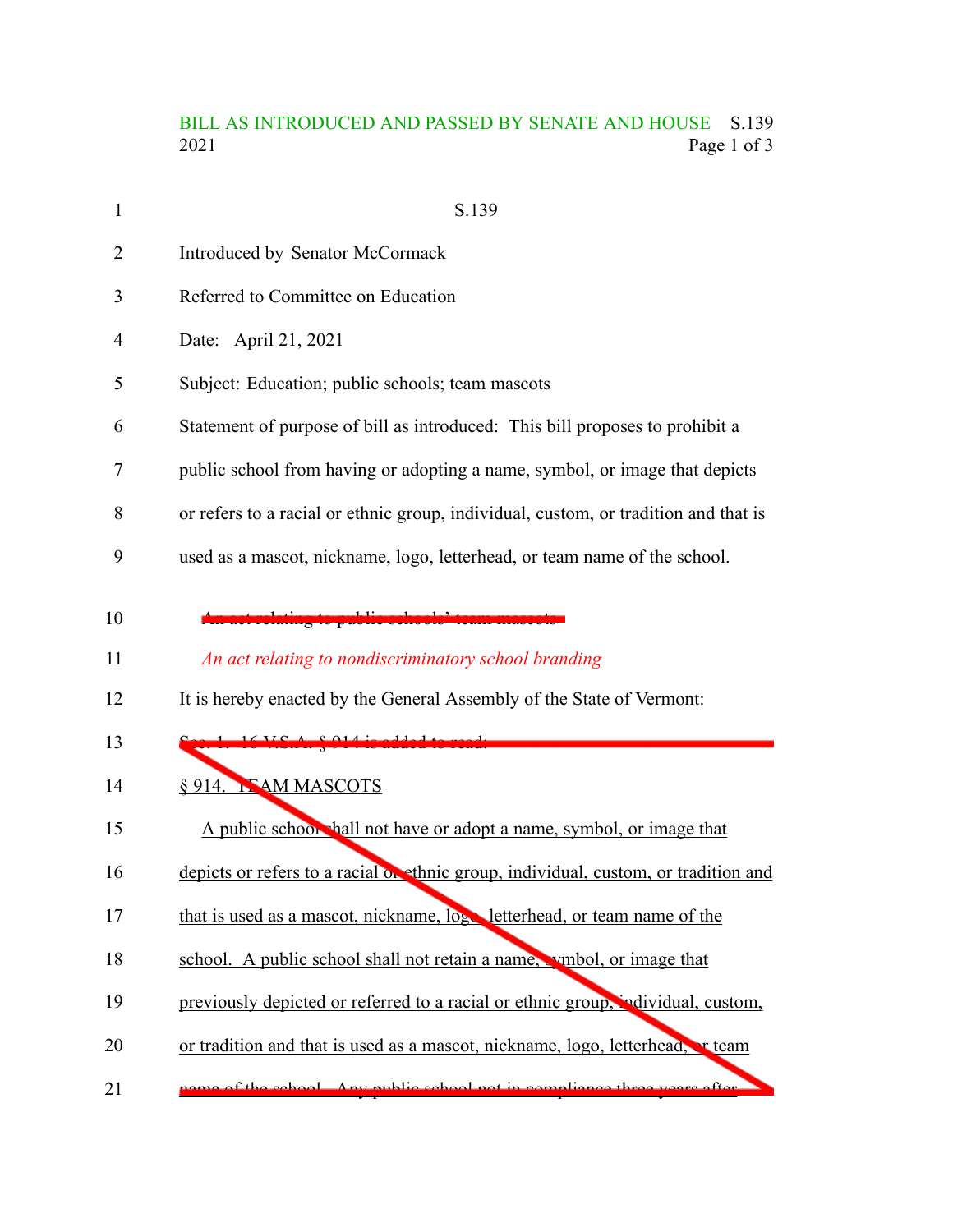BILL AS INTRODUCED AND PASSED BY SENATE AND HOUSE S.139 2021 Page 2 of 3

| $f(1) = f(1) = 1$<br><u> 1980 - Andrej Maria de La Branche de La Branche de La Branche de La Branche de La Branche de La Branche de La</u> |
|--------------------------------------------------------------------------------------------------------------------------------------------|
| Association-sanctioned events.                                                                                                             |
| Sec. 2. EFFECTIVE DATE                                                                                                                     |
| $TL_{1}$ and $TL_{2}$ $TL_{3}$ $TL_{4}$ $TL_{5}$ $TL_{6}$ $TL_{7}$                                                                         |

## *Sec. 1. LEGISLATIVE INTENT*

*It is the intent of the General Assembly to ensure that all Vermont schools provide positive and inclusive learning environments for all students by eliminating the use of discriminatory school branding, which undermines the educational experiences of members of all communities and perpetuates negative stereotypes. All Vermont students should feel safe and welcome while enrolled in a Vermont school.*

*Sec. 2. 16 V.S.A. § 568 is added to read:*

*§ 568. SCHOOL BRANDING*

*(a) Definitions. As used in this section:*

*(1) "School" means a public school or an independent school approved under section 166 of this title.*

*(2) "School board" means the board of directors or other governing body of an educational institution when referring to an independent school.*

*(3) "School branding" means any name, symbol, or image used by a school as a mascot, nickname, logo, letterhead, team name, slogan, motto, or other identifier.*

*(b) Model policy.*

*(1) The Secretary of Education, in consultation with stakeholder groups including the Vermont School Boards Association, shall develop and, from time to time, update a model nondiscriminatory school branding policy. The policy shall prohibit school branding that directly or indirectly references or stereotypes the likeness, features, symbols, traditions, or other characteristics that are specific to either:*

*(A) the race, creed, color, national origin, sexual orientation, or gender identity of any person or group of persons; or*

*(B) any person, group of persons, or organization associated with the repression of others.*